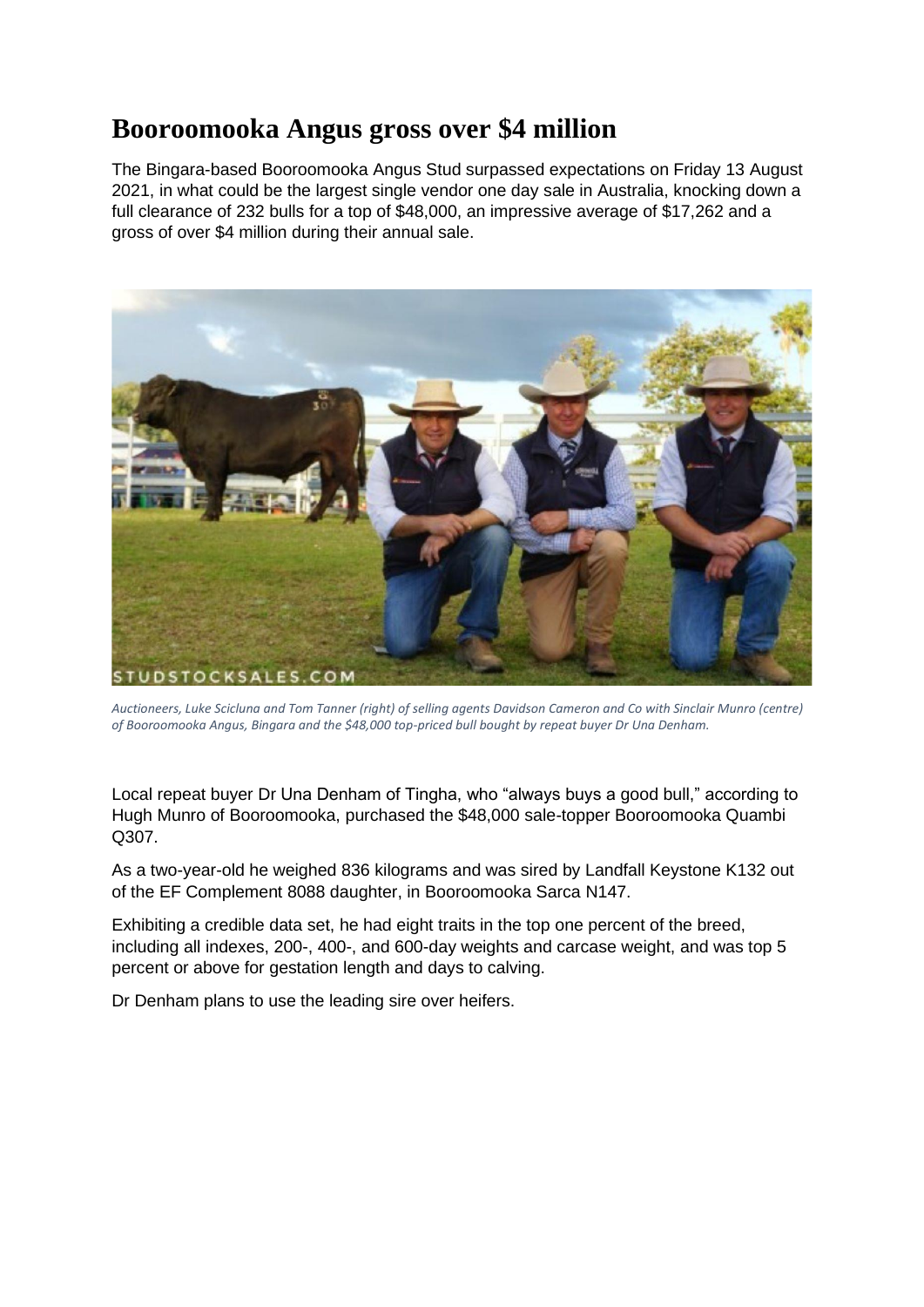

*Jo (centre) and Sinclair (right) with their children Arabella, Digby, and Barnaby, and the \$40,000 second top-priced bull.*

Queensland based Yarrawonga Partnership and Tasmanian based Buringal Grazing paid the second top price of \$40,000 for Booroomooka Quilpie Q12, a son of Rennylea L519 that weighed 884kg and had 11 traits in the top 10 percent of the breed.

He will be a walking sire in Queensland, while semen will be used in Tasmania.

Auctions Plus held a lot of action, with 28 successful bidders purchasing 66 lots of the sale. This included John Graham, Emerald, purchasing Booroomooka Quality Q5, another Rennylea L519 son for \$38,000.

Demand for Rennylea L519 sons continued through the draft, with 56 sons sold to average \$19,750. Of this, 39 two-year-old sons averaged \$20,974 and 17 yearling sons averaged \$16,941. Impresssive sales of L519 sons included, Lot 209, Booroomooka Lorenzo Q756 who sold for \$34,000 to Frank White and family, Tangley Grazing at Guyra. Also, Consolidated Pastoral Company paid \$34,000 for Lot 210, Booroomooka Lorenzo Q758

Regular buyers of leading Booroomooka Bulls, Bill and Margie Doak, paid \$36,000 for Booroomooka Beast Mode Q81 by the popular sire in Baldridge Beast Mode B074. Overall, they took home three bulls for a \$28,333 average.

The most prolific buyer of the day was Jim Nivison, SN Nivison and Co, Walcha, who bought 12 bulls at an \$18,000 average.

Phil and Di Johnston and their son Scott, Maderty, Coonabarabran, put together a draft of 10 bulls for their 800 head self-replacing commercial Angus operation.

"We are in a rebuilding phase and because we are self-replacing, we put a lot of emphasis on the maternal characteristics, good to moderate growth and we picked up a mix of heifer bulls, so low birthweight, and cow bulls," the Johnstons said.

"We are chasing a type rather than certain bloodlines or sire lines."